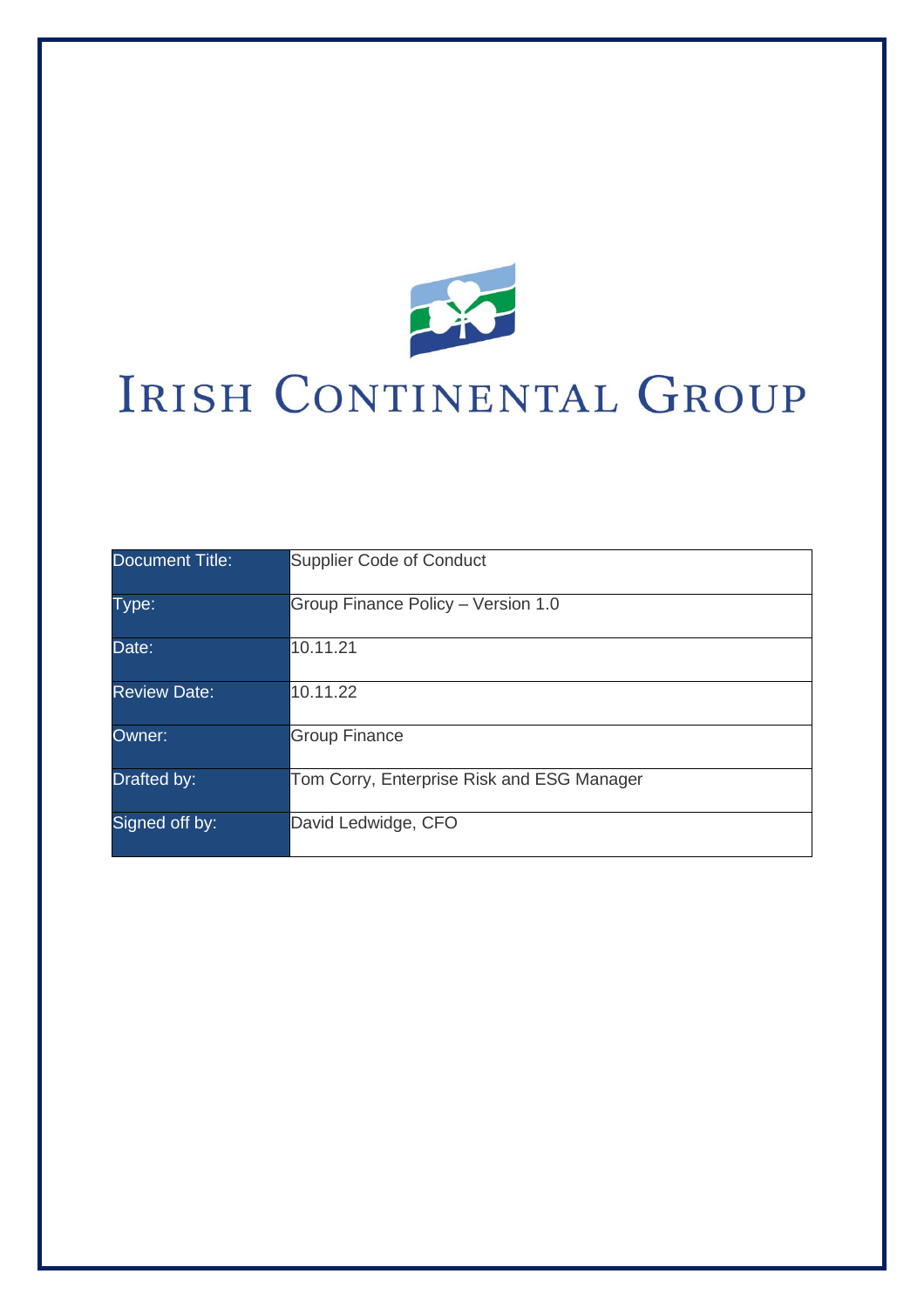

# **Table of Contents**

| 2.0 |  |
|-----|--|
|     |  |
|     |  |
|     |  |
|     |  |
|     |  |
|     |  |
|     |  |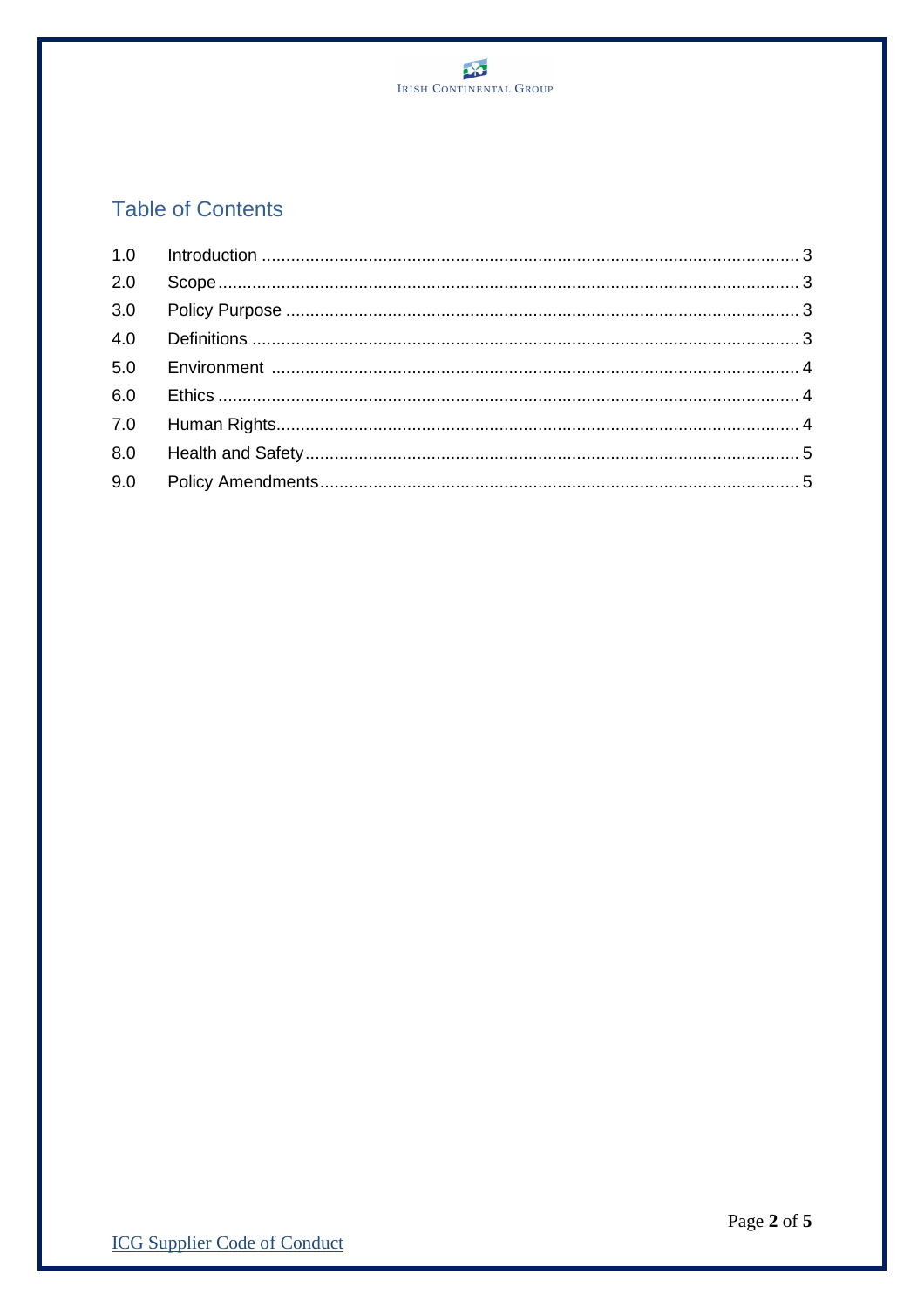### **1.0 INTRODUCTION**

Irish Continental Group (ICG) is committed to the highest standards of business and ethical behaviour including compliance with all applicable laws and regulations, as well as company policies, practices and procedures. Our supply chain partners play a key role in ensuring our business activities are carried out to meet the level of quality expected by ourselves and our stakeholders. As a Group, we strive to ensure our procurement processes are aligned with our values and policies across the areas of environment, ethics, human rights and health and safety. We will continually improve these processes through ongoing review and engagement with our various supply chain partners.

#### **2.0 SCOPE**

This policy applies to all suppliers of Irish Continental Group and its subsidiaries, third party contractors, agents or consultants representing or acting on behalf of ICG. Suppliers should also note other Group policies, available online at [www.icg.ie](http://www.icg.ie/) relevant to key third parties and suppliers; ICG Human Rights Policy, ICG Modern Slavery and Human Trafficking Policy, ICG Anti-Bribery Policy, ICG Protected Disclosure Policy, ICG Equality, Diversity and Inclusion Policy.

#### **3.0 POLICY PURPOSE**

The purpose of this policy is to communicate our expectations to supply chain partners regarding their operations and conduct. These expectations are outlined below across the areas of environment, ethics, human rights and health and safety. We will ensure responsible procurement through dialogue and review of relevant supplier documents. In the event a supplier's practices deviate [] from our values and expectations, we reserve the right to discontinue the business relationship.

#### **4.0 DEFINITIONS**

Bribe: The giving of money, gifts or something of value to improperly influence the actions or business decisions of the recipient.

Conflict of interest: The term referring to the inherent nature and circumstances of a business relationship or activity which could result in a decision that is not made in the best interests of all parties involved.

Supplier: A company, organisation or individual providing goods or services, or acting or sourcing on behalf of ICG and its subsidiaries under a contract or other arrangement.

Modern Slavery: The term used within the Ireland and the UK and is defined within the Irish Criminal Law (Human Trafficking) Act 2013 and UK Modern Slavery Act 2015 respectively. The term is used to encompass slavery, servitude, forced and compulsory labour, bonded and child labour and human trafficking.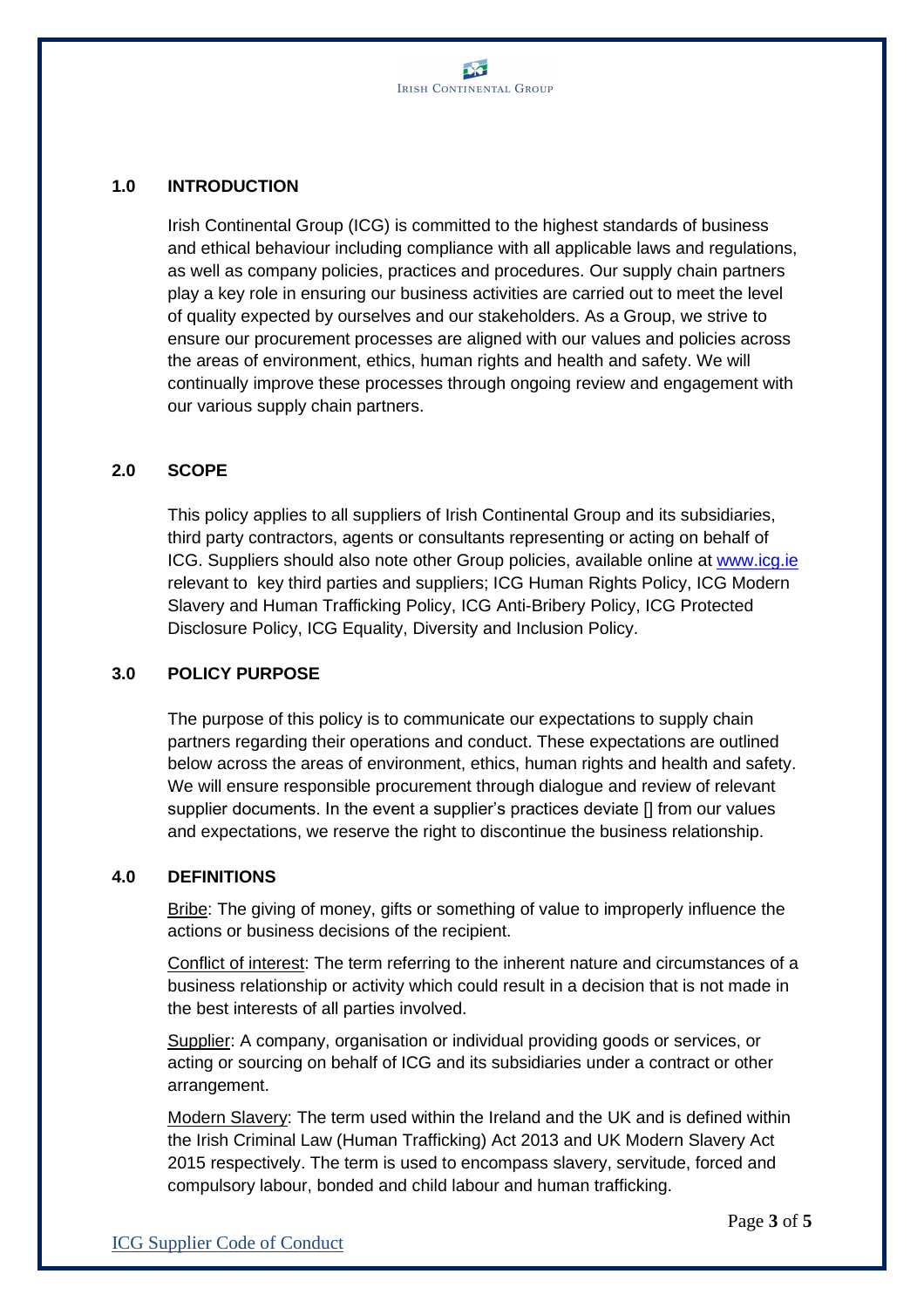

Human Trafficking: Where a person arranges, or facilitates, the travel of another person with a view to that person being exploited.

#### **5.0 ENVIRONMENT**

We expect our suppliers to incorporate environmental considerations into their operations and work to minimise their environmental impacts. As part of our supplier due diligence processes and ongoing evaluation of procurement, we will seek evidence of an environmental management system and policy, in line with ISO 14001 or another relevant framework. At a minimum, we expect our suppliers to comply fully with all relevant environmental regulations and strive for continuous improvement in relation to environmental performance.

#### **6.0 ETHICS**

We expect our suppliers to uphold high ethical standards. Our suppliers should also refer to the ICG Anti-Bribery Policy which outlines our requirements for staff in terms of business courtesies they can give or accept. We strictly forbid any form of corruption, bribery or activity that might create the appearance of a bribe. Our suppliers must disclose to ICG any actual or potential conflicts of interest between both parties. Any known or suspected unethical activity or misconduct should be reported to ICG through our whistleblowing channels outlined in the ICG Protected Disclosure Policy. We also expect our partners to comply with any contractual obligations in relation to data protection and information security, and with all anticorruption and anti-bribery laws and regulations. Our procurement processes will prioritise the selection of high-quality products and services ethically sourced, produced and delivered. We may request and obtain related supplier policies and documents.

#### **7.0 HUMAN RIGHTS**

Suppliers are expected to comply with the ICG Human Rights Policy and all published ICG policies concerning human rights issues. ICG respects internationally recognised human rights as established in the Universal Declaration on Human Rights and the International Labour Organisation's Core Conventions. We adopt a zero-tolerance approach to all forms of modern slavery and human trafficking and will tackle and eradicate any identified instances from our supply chain. We may seek assurances that our suppliers abide by our human rights policies or otherwise request and obtain related supplier policies and documents. We will remain alert to any potential risks within our supply chain. Violation of these policies and conventions can result in the termination of business activities.